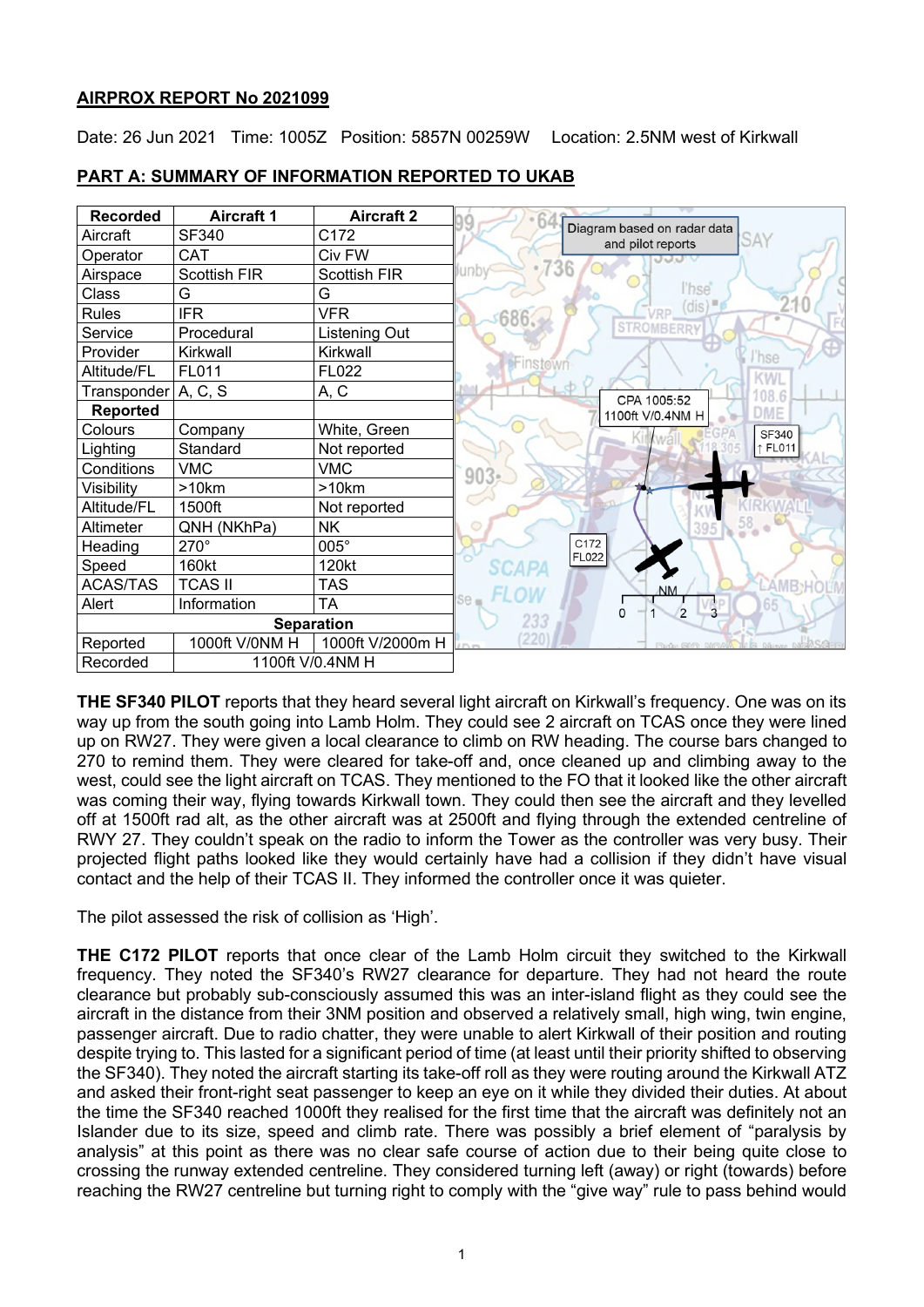have required quite a dramatic manoeuvre and cause them to lose sight of the aircraft under their nose as it was still well below them at the time. Additionally, they were not aware if the aircraft was going to continue the climb, level out or make a turn during climb-out as the Islanders do. Certainly, by the end of these few seconds of consideration they believed their best course was now to maintain their current track due north (i.e., perpendicular to the runway centreline) to maximise separation. While they didn't believe an actual collision was imminent due to the SF340 starting to move down and rearwards in the passenger window, they still felt the relative speeds and distance were far from ideal and were not surprised when the SF340 pilot reported the incident and opted to file an Airprox even though it was incipient rather than actual. The SF340 pilot stated a collision was almost certain if they hadn't taken avoiding action however, if the Flight radar trace is to be believed, they would have passed quite some distance behind them. Their main plan on this flight regards traffic was to stay well clear of the Islanders by getting high and to have contact with Kirkwall as soon as possible. Unfortunately for this event they were unable to obtain contact quickly and were unfamiliar with the vastly increased performance of the SF340, otherwise they would have performed an orbit at a suitable point prior to the SF340's take-off roll or changed course to route over the ATZ to pass behind their climb-out path. Not specific for this flight but in a general attempt to reduce traffic risk they have had ADS-B 'in' as well as 'out' installed to try and improve situational awareness, although this did not trigger an alert this time. They intend to speak to the engineer who installed it as it seems to work fantastically on some occasions and not at all on others despite being a very recent fit. They don't believe it would have helped on this occasion. Looking to the future, other actions they could take would be to plan flights to route directly overhead any similarly small ATZs that operate high performance commercial flights without the protection of controlled airspace or a radar service.

The pilot assessed the risk of collision as 'Low'.

**THE KIRKWALL CONTROLLER** reports that the SF340 departed RW27 on an IFR flight climbing to FL120. A few minutes after departure the pilot reported that they had to level off at 1500ft before continuing the climb again to avoid a C172 that was observed crossing its climb-out path. When asked, the pilot of the SF340 confirmed that they would file an Airprox. At no time was such an aircraft seen from the control tower. There is no ATM at the unit. A short time later the C172 pilot contacted ATC stating that it was the aircraft that had caused the incident and had not called ATC earlier because ATC had been busier. The C172 pilot later landed at Kirkwall and telephoned the control tower. They stated that they had been listening out on the Kirkwall ATC frequency but did not transmit because the frequency was busy. They had seen an aircraft lined up on the runway and had assumed it was an Islander aircraft that would level off below their aircraft. They then continued their northbound flight remaining outside controlled airspace [UKAB note; The Kirkwall controller believes the C172 pilot was referring to the ATZ]. They then realised the aircraft was faster and climbing higher than anticipated, they said that they decided not to turn away as that would reduce their ability to see the SF340 and they were otherwise unsure of the appropriate action to take. They observed the SF340 passing underneath and behind their aircraft.

### **Factual Background**

The weather at Kirkwall was recorded as follows:

METAR EGPA 260950Z 36004KT 9999 SCT024 11/05 Q1024

#### **Analysis and Investigation**

#### **UKAB Secretariat**

The SF340 and C172 pilots shared an equal responsibility for collision avoidance and not to operate in such proximity to other aircraft as to create a collision hazard. [1](#page-1-0) If the incident geometry is considered as converging then the C17[2](#page-1-1) pilot was required to give way to the SF340.<sup>2</sup>

<span id="page-1-0"></span><sup>1</sup> (UK) SERA.3205 Proximity.

<span id="page-1-1"></span> $2$  (UK) SERA.3210 Right-of-way (c)(2) Converging.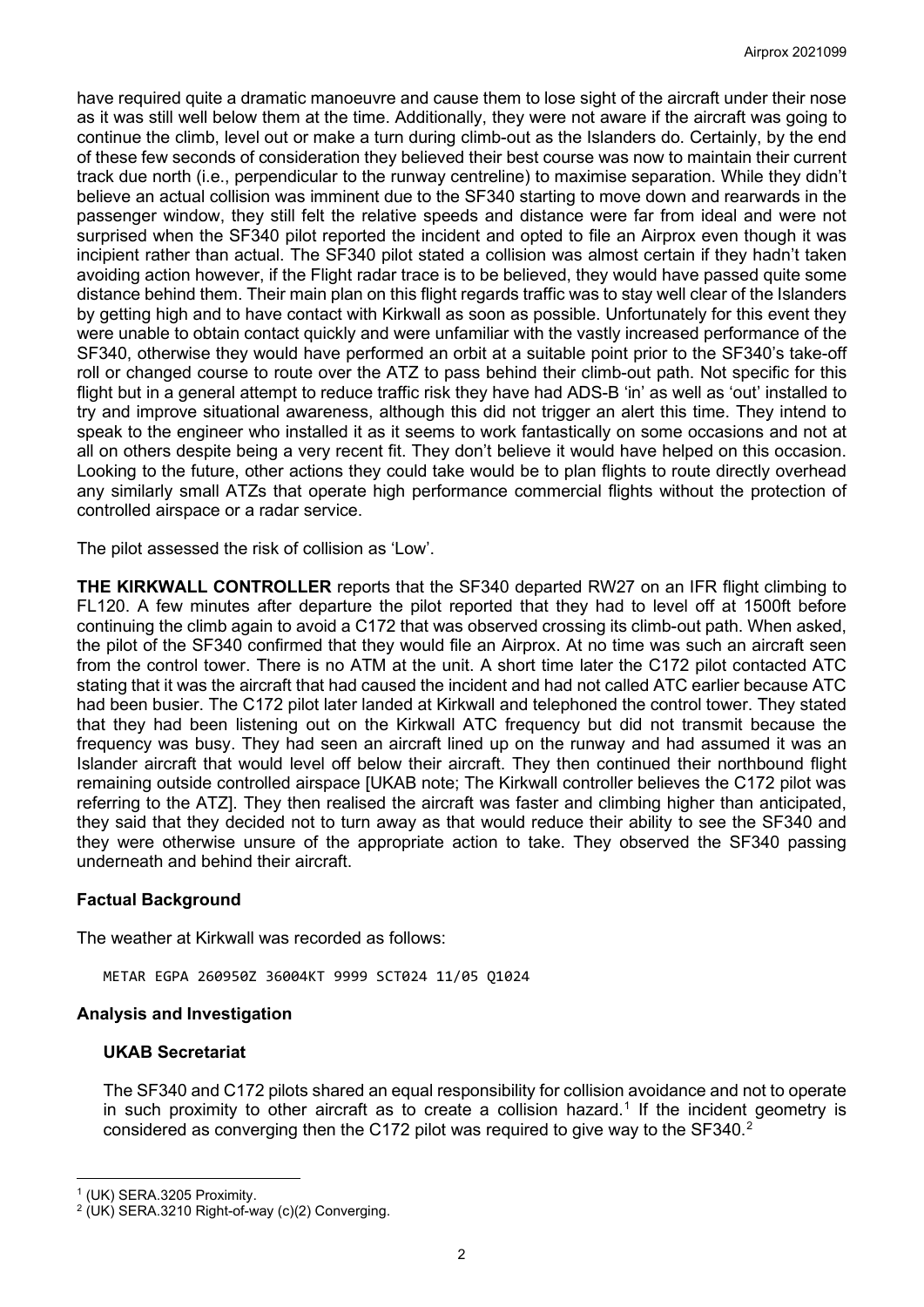

Figure 1: CPA 1005:52

# **Summary**

An Airprox was reported when a SF340 and a C172 flew into proximity 2.5NM west of Kirkwall at 1005Z on Saturday 26<sup>th</sup> June 2021. The SF340 pilot was operating under IFR in VMC and in receipt of a Procedural Service from Kirkwall, the C172 pilot was operating under VFR in VMC and listening out on the Kirkwall frequency whilst trying to obtain a service.

# **PART B: SUMMARY OF THE BOARD'S DISCUSSIONS**

Information available consisted of reports from both pilots, radar photographs/video recordings and reports from the appropriate operating authorities. Relevant contributory factors mentioned during the Board's discussions are highlighted within the text in bold, with the numbers referring to the Contributory Factors table displayed in Part C.

The Board first considered the actions of the Kirkwall controller. The SF340 had been on a Procedural Service, as such the Kirkwall controller could only provide Traffic Information about known traffic. Because the C172 had not managed to establish contact with the Kirkwall controller, due to a busy frequency, the controller could not identify the conflict (**CF1**) and therefore could not have had any situational awareness on the C172 (**CF2**).

The Board then turned to the actions of the SF340 pilot. They had TCAS II derived information about the C172, which they believed might have presented a threat as they climbed to join controlled airspace (**CF3 & 5**). When they saw the C172, they decided to stop their climb until they were clear of it. Some Board members wondered why the SF340, having seen the C172 on their TCAS II whilst still on the ground, had not requested further information from the Kirkwall controller which may have prompted the C172 pilot to transmit their position and intentions. Regardless, the actions of the SF340 pilot ensured at least 1000ft of vertical separation was maintained.

The Board then turned to the actions of the C172 pilot. They had planned to talk to the Kirkwall controller prior to entering their area, unfortunately the high level of radio transmissions had prevented this. The Board opined that the C172 pilot should have adapted their plan when they could not make contact with Kirkwall as expected. They offered that one option available to crews, when not able to establish contact, is to fly above the ATZ and across the central point as this tracking avoids both inbound and outbound lanes. The C172 pilot had heard the SF340 on the radio, but unfortunately they had incorrectly assumed that the departing SF340 was an Islander as this type of aircraft normally operates to and from Kirkwall. As such they had based their appreciation of the SF340's departure profile on the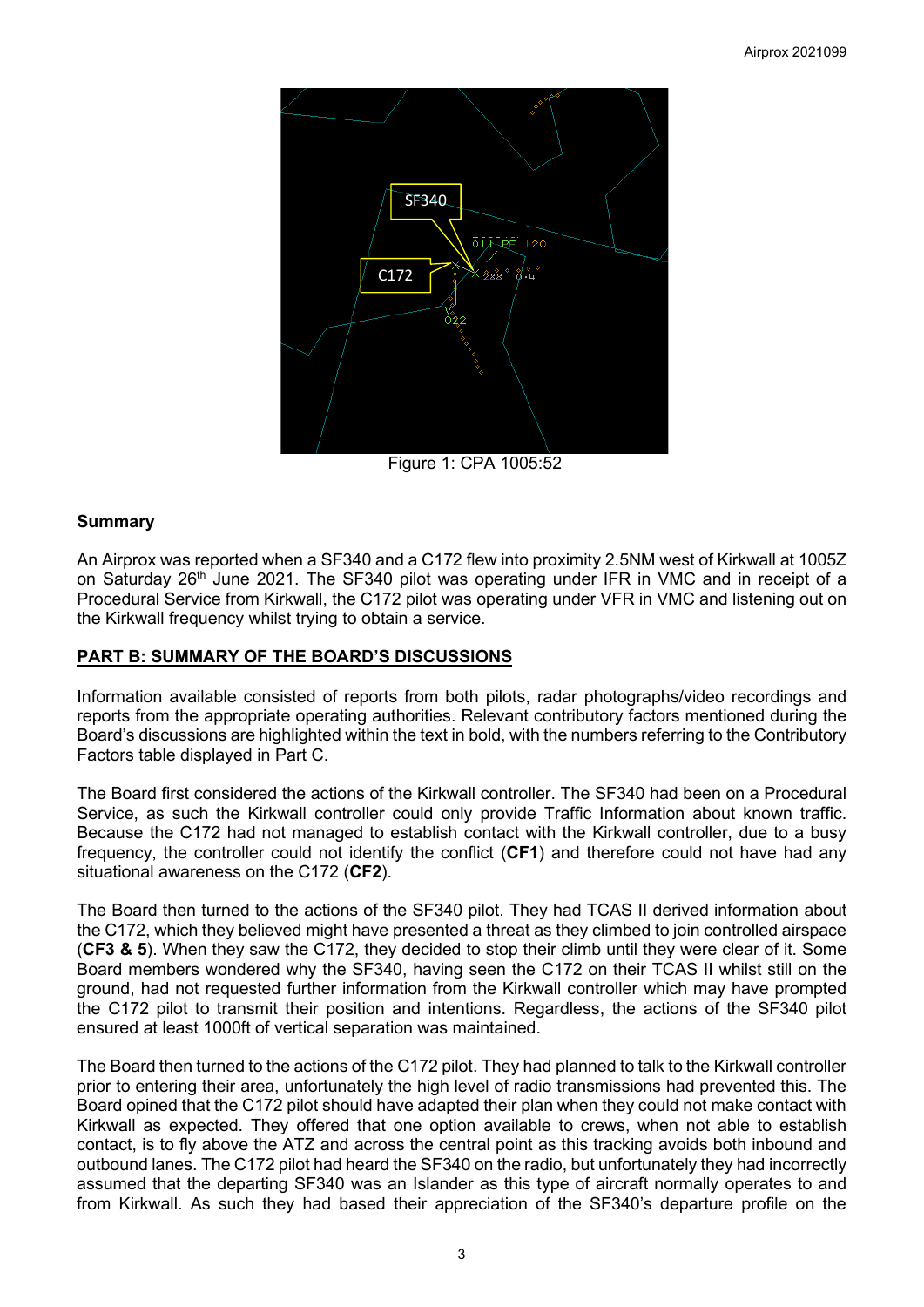performance of a typical Islander and, therefore, had not allowed for the SF340's greater speed and rate-of-climb. This had indeed caught them out (**CF5**) and had resulted in them acting more slowly than they normally may have done as they processed the different flight characteristics of the SF340. Board members were pleased with the depth of self-analysis conducted by the C172 pilot in their report.

Finally, the Board considered the risk involved in this Airprox. The SF340 pilot had received TCAS II information about the C172, looked out and saw the aircraft, they levelled off and maintained 1100ft of separation. As such, the Board determined that there was no risk of collision and consequently, the Board assigned a Risk Category E to this Airprox.

# **PART C: ASSESSMENT OF CONTRIBUTORY FACTORS AND RISK**

Contributory Factors:

|     | 2021099                                                        |                                                   |                                                              |                                 |  |  |  |
|-----|----------------------------------------------------------------|---------------------------------------------------|--------------------------------------------------------------|---------------------------------|--|--|--|
| CF. | Factor                                                         | <b>Description</b>                                | <b>ECCAIRS Amplification</b>                                 | <b>UKAB Amplification</b>       |  |  |  |
|     | <b>Ground Elements</b>                                         |                                                   |                                                              |                                 |  |  |  |
|     |                                                                | • Situational Awareness and Action                |                                                              |                                 |  |  |  |
| 1   | Human                                                          | • Conflict Detection -                            | An event involving Air Navigation Services conflict          |                                 |  |  |  |
|     | Factors                                                        | Not Detected                                      | not being detected.                                          |                                 |  |  |  |
| 2   | Contextual                                                     | • Traffic Management<br><b>Information Action</b> | An event involving traffic management information<br>actions | The ground element had only     |  |  |  |
|     |                                                                |                                                   |                                                              | generic, late or no Situational |  |  |  |
|     |                                                                |                                                   |                                                              | Awareness                       |  |  |  |
|     | <b>Flight Elements</b>                                         |                                                   |                                                              |                                 |  |  |  |
|     | • Situational Awareness of the Conflicting Aircraft and Action |                                                   |                                                              |                                 |  |  |  |
| 3   | Human                                                          | • Unnecessary Action                              | Events involving flight crew performing an action            | Pilot was concerned by the      |  |  |  |
|     | Factors                                                        |                                                   | that was not required                                        | proximity of the other aircraft |  |  |  |
|     | • See and Avoid                                                |                                                   |                                                              |                                 |  |  |  |
| 4   | Human                                                          | • Incorrect Action                                | Events involving flight crew performing or choosing          | Pilot flew close enough to      |  |  |  |
|     | Factors                                                        | Selection                                         | the wrong course of action                                   | cause concern                   |  |  |  |
| 5   | Human<br>Factors                                               | • Perception of Visual<br>Information             | Events involving flight crew incorrectly perceiving a        | Pilot was concerned by the      |  |  |  |
|     |                                                                |                                                   | situation visually and then taking the wrong course          | proximity of the other aircraft |  |  |  |
|     |                                                                |                                                   | of action or path of movement                                |                                 |  |  |  |

Degree of Risk: E.

#### Safety Barrier Assessment<sup>[3](#page-3-0)</sup>

In assessing the effectiveness of the safety barriers associated with this incident, the Board concluded that the key factors had been that:

#### **Ground Elements:**

**Situational Awareness of the Confliction and Action** were assessed as **ineffective** because the Kirkwall controller was not aware of the presence of the C172.

#### **Flight Elements:**

**Situational Awareness of the Conflicting Aircraft and Action** were assessed as **partially effective** because the SF340 pilot was concerned about the presence of the C172.

**Electronic Warning System Operation and Compliance** were assessed as **not used** because the aircraft were not close enough for the EWS to alert.

<span id="page-3-0"></span><sup>&</sup>lt;sup>3</sup> The UK Airprox Board scheme for assessing the Availability, Functionality and Effectiveness of safety barriers can be found on the [UKAB Website.](http://www.airproxboard.org.uk/Learn-more/Airprox-Barrier-Assessment/)